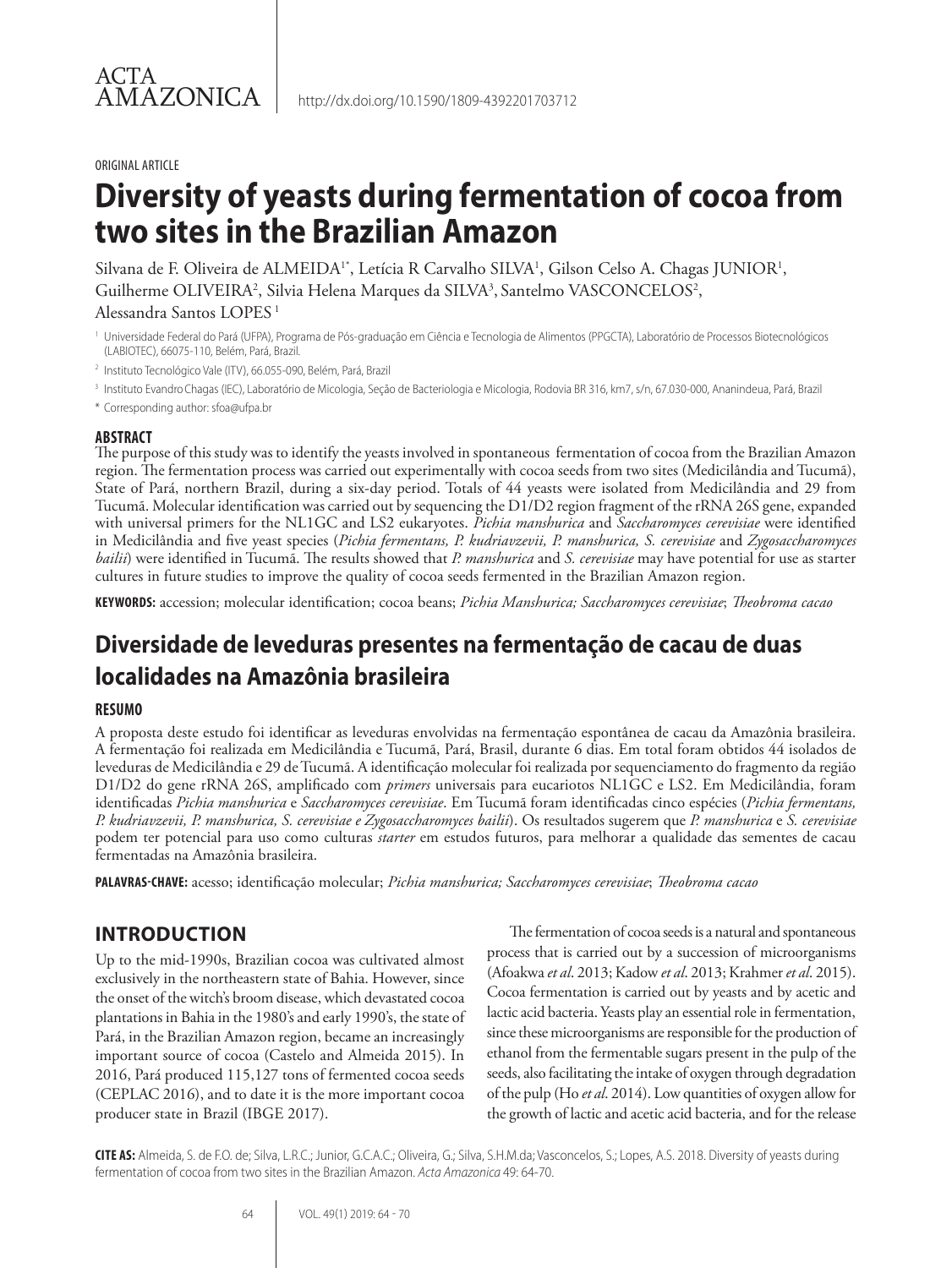of enzymes that carry out a range of biochemical reactions and which are also producers of higher esters and alcohols, reported as volatile compounds that are essential for the aroma and the flavour of chocolate (Schwan and Wheals 2004; Camu *et al*. 2008; Owusu *et al*. 2011). The influence of the region of origin of the cocoa pods, the fermentation methods used in local producer farms, and the role of microorganisms present during fermentation on the quality of the fermented cocoa seeds have been widely investigated in Cuba, Ecuador, Indonesia and Malaysia (Papalexandratou *et al*. 2011; Papalexandratou *et al.* 2013; Fernández-Maura *et al*. 2016). However, there are no reports in the literature about the microflora present during cocoa fermentation in the Amazon region.

The greatest cocoa producer in Pará is the municipality of Medicilândia (Castelo and Almeida 2015; TNC 2015; CEPLAC 2016), including a significant production of organic cocoa in agroforestry systems (Vronski and Olimpio 2016). Most cocoa in Pará is produced in small family farms (TNC 2018) that still use artisanal processing methods. As a consequence of the lack of adequate processing standards, the cocoa from Pará receives low quality classifications, even though the beans have superior intrinsic characteristics of fusion point and fat content (Valente 2012). Considering that the fermentation processes used are rudimentary, with no knowledge of the active microflora (S.F.O. Almeida, personal observation), the objective of this study was to carry out the molecular identification of the diversity of yeasts present during cocoa fermentation in cocoa seeds from Medicilândia and the municpality of Tucumã, an upcoming cacao producer in southeastern Pará (CEPLAC 2016).

## **MATERIAL AND METHODS**

#### **Fermentation**

Fermentation experiments were carried out in the cities of Medicilândia (03º26'46"S, 52º53'20"W) and Tucumã (06º44'51"S, 51º09'40"W), Pará State, Brazil. The distance between the two cities is of 963 km. The fermentation processes in each locality were carried out in duplicate in June and July 2014, and all analyses were carried out in the Laboratory for Food Science, Technology and Engineering (LCTEA) of Universidade Federal do Pará - UFPA.

The cocoa pods (belonging to the Forastero group) were manually opened with stainless steel knives 24 hours after harvest, and approximately 70 kg of seeds were placed in a wooden box with a volume of  $0.063 \text{ m}^3$  and dimensions of 1.0 m (length)  $\times$  0.30 m (width)  $\times$  0.25 m (height). The boxes were covered with banana leaves (approximately 2 kg) and burlap bags to maintain the heat produced during fermentation. The fermentation process was monitored for six days. After the first 48 hours of fermentation, the cocoa seeds were turned daily in the boxes to allow for oxygenation and to facilitate adaptation of the acetic bacteria to the medium. Samples of approximately 300 g (consisting of 20 g portions)

were removed from different points in the fermentation box after 0, 24, 48, 72, 96, 120 and 144 hours, placed in sterile polyethylene bags, and frozen immediately after collection.

The temperature was measured during fermentation (at 0, 24, 48, 72, 96, 120 and 144 hours) by insertion of a skewertype digital thermometer (Incoterm®, model 9791.16.1.00, Porto Alegre, RS, Brazil) into the fermenting mass at different points of the fermentation box (surface, middle and bottom). The pH (970.21, AOAC) was measured according to the Official Methods for Cocoa and its Products (Horwitz 2006).

Isolation, purification and maintenance of isolates

The frozen samples were thawed at room temperature (24 ºC), the husks and embryos discarded, and the cotyledons ground using an analytical mill (IKA®, mod. A11b). A 25 g portion of cocoa seeds was asceptically removed from the 300 g sample, transferred to a Stomacher bag and homogenised in 225 mL of peptone water at 1% w/v. Serial decimal dilutions were then prepared up to 10<sup>-7</sup>. Aliquots of 1 mL were plated using the spread plate technique with Petri dishes  $(n = 3)$ containing potato dextrose agar and the addition of 1% tartaric acid w/v, and incubated at 30 ºC for one to four days. After the incubation period, the yeast colonies were counted using the standard plate counting method to determine the number of colony forming units per gram of seeds (CFU g-1) for each point in the fermentation time (Daniel *et al*. 2009). Colonies showing differing morphological characteristics (shape, size and colour) were submitted to purification, taking at least five colonies from each plate.

The isolates were purified in malt extract agar with the addition of 10% tartaric acid. The purified yeast colonies were transferred to YEPD agar (15 gL-1 bacteriological agar; 5 gL-1 yeast extract; 20  $gL^{-1}$  glucose and 10  $gL^{-1}$  peptone) with the addition of 1 mL chloramphenicol /100 mL of medium, and incubated for two days at 30 ºC to obtain pure isolates. After the purification step, the isolates were maintained in YEPD medium at 4 ºC (APHA 2001).

#### **DNA extraction and PCR reaction**

For the extraction and purification of yeast genomic DNA, a portion of each isolated lineage was transferred to a conical flask containing 50 mL of YEPD broth, and incubated in an orbital shaker (Lucadema ®, mod. Luca-223, Campinas, SP, Brazil) at 150 rpm and 30 ºC for 12 hours. Aliquots of 1 mL were transferred to conical tubes, centrifuged at 4,000 rpm for 5 minutes, the supernatant discarded and the DNA extracted and purified using the AxyPrep Multisource Genomic DNA Miniprep kit (Axygen, Biosciences®, USA) according to the manufacturer's instructions. The DNA was stored at -20 °C. A 250 bp fragment of the D1/D2 region of the 26S rRNA gene was amplified with universal primers for gc- NL1 eukaryotes (5′-CGC CCG CCG CGC GCG GCG GGC GGG GCG GGG GCA TAT CAA TAA GCG GAG GAA AAG-3′) and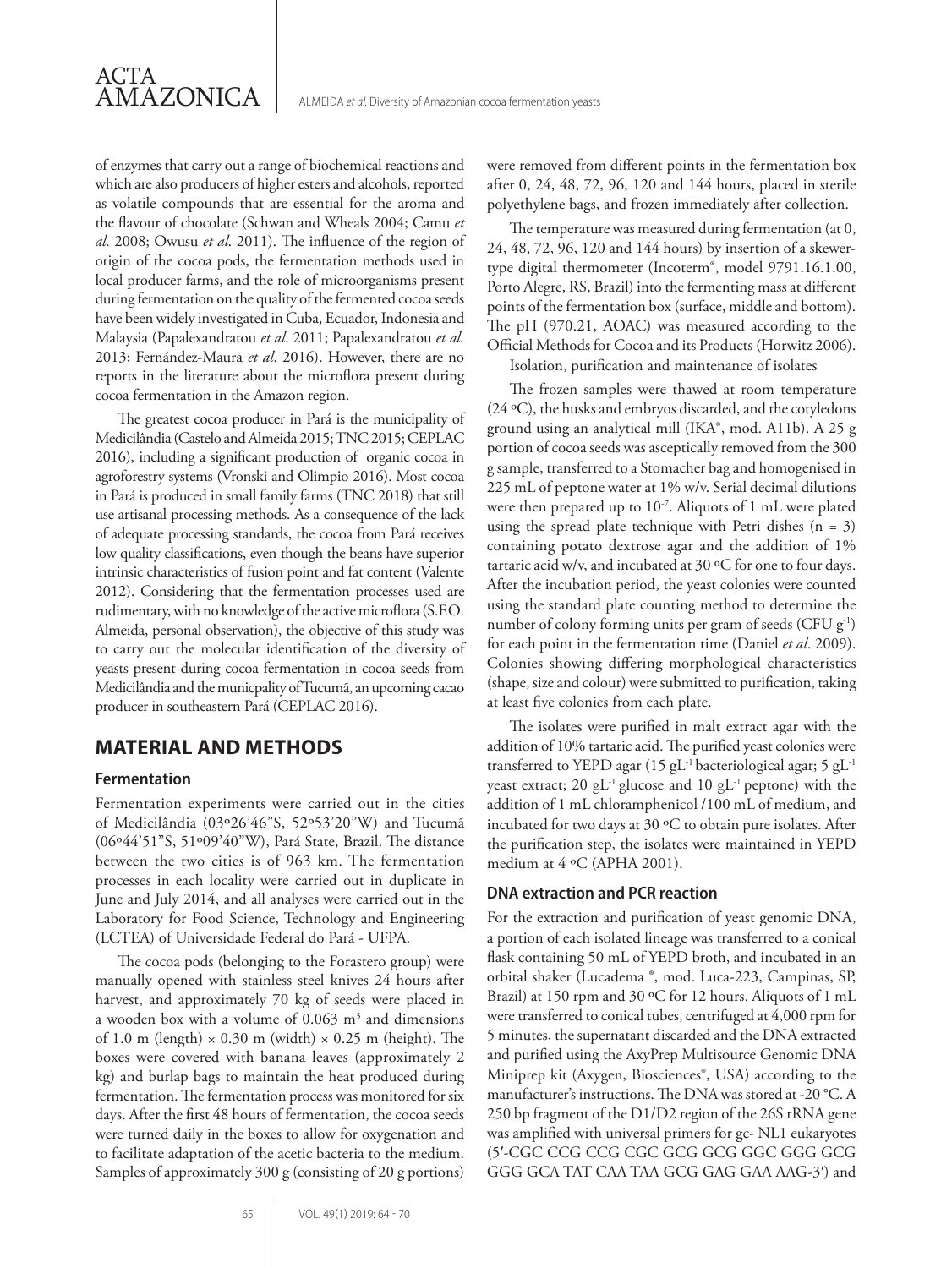#### LS2 (5′-ATT CCC AAA CAA CTC GAC TC-3′ Invitrogen®) (Cocolin-Bisson and Mills 2000).

For the PCR we used a mix consisting of 7.4 µL of ultrapure water, 5 µL of betaine, 2.5 µL of 10 x buffer, 1 µL of dNTPs (10 mM); 2.5 µL of each primer, 2 V of magnesium chloride -  $MgCl_2$ , 0.1 µL of Taq DNA polymerase and 2 µL of DNA, giving a total reaction volume of 25 µL. The PCRs were carried out in an Amplitherm® Thermocycler and amplified using the following parameters: initial denaturation at 94 °C for 3 minutes, 30 cycles at 94 °C for 35 seconds, 52 °C for 60 seconds and 72 °C for 75 seconds, followed by a final extension at 72 °C for 10 minutes.

To verify the amplification and the quantity and integrity of the extracted DNA, the PCR products were subjected to electrophoresis in 2% agarose gel.

#### **Sample sequencing**

ACTA

AMAZONICA

The PCR products were purified sequentially with 65% isopropanol and 70% ethanol at 4,000 rpm and 10 °C for 45 min and 10 min, respectively. The cycle sequencing reactions were then carried out with ~20 ng of amplified DNA using the Big Dye Terminator kit v. 3.1 (ThermoFisher®), as recommended by the manufacturer. The bi-directional reactions were sequenced and analysed in a DNA Analyzer ABI 3730 (ThermoFisher®, Carlsbad, CA, USA). Sequence assembly with MAFFT v. 7.2 (Katoh and Standley 2013) was based on maximum likelihood carried out using the software Geneious R10 (Biomatters), and the similarity analysis by BLAST searches in the GenBank (http:/blast.ncbi.nlm.nih. gov/Blast.cgi) (Guindon and Gascuel 2003).

#### **RESULTS**

#### **Fermentation parameters**

As expected, the pH and temperature profiles of the cocoa seeds varied during the fermentation process (Figure 1). The initial pH values were 5.33 and 5.25 for the cocoa seeds from Medicilândia and Tucumã, respectively. In both cases the pH decreased up to 48 hours, followed by an increase up to the end of the fermentation. The pH values at the end of fermentation were 5.0 and 6.48 in Medicilândia and Tucumã, respectively.

The average temperature profiles for the cocoa seeds from both locations showed a significant increase after the first 48 hours of fermentation, with temperatures above 40 ºC, mainly due to the acetic bacteria metabolism, which is an exothermic process (Ho *et al.* 2014). In Medicilândia, the highest mean temperature was recorded after 144 hours, when it reached 47 ºC (Figure 1B), whereas in Tucumã, the highest mean temperature of 45.5 ºC was reached after 120 hours.

#### **Yeast diversity**

Overall 73 yeast isolates were obtained from the two localities (44 in Medicilândia and 29 in Tucumã). The colonies showed morphological differences in colour (white and yellowishwhite), general appearance (smooth and rough surfaces) and gloss (bright and opaque). Under the microscope, the yeast cells presented round and oval shapes. After 48 and 120 hours of fermentation only a small number of isolates were obtained at the two localities, which can be attributed to changes and adaptations in the microbial groups.

Yeast count at 0 and 144 hours of fermentation was 106 CFU.g-1 in Medicilândia, while in Tucumã the initial yeast count was  $10^8$  CFUg<sup>-1</sup> and reached between  $10^5$  and 107 CFUg-1 at the end of the fermentation process (Table 1), confirming the presence of yeasts throughout the entire fermentation process, and not just in the first few hours. *Pichia* and *Saccharomyces* yeasts were predominant at both localities (Table 2). In Medicilândia, two species were identified, *Saccharomyces cerevisiae* (63.4%) and *Pichia manshurica* (36.6%). During the first 24 hours of fermentation, *S. cerevisiae* was dominant among 21 identified isolates. After 96 hours, however, *P. manshurica* showed to be more adapted



Figure 1. Average pH (A) and temperature (B) values during the fermentation process of cocoa seeds in the localities of Medicilândia and Tucumã (Pará state, Brazilian Amazon region)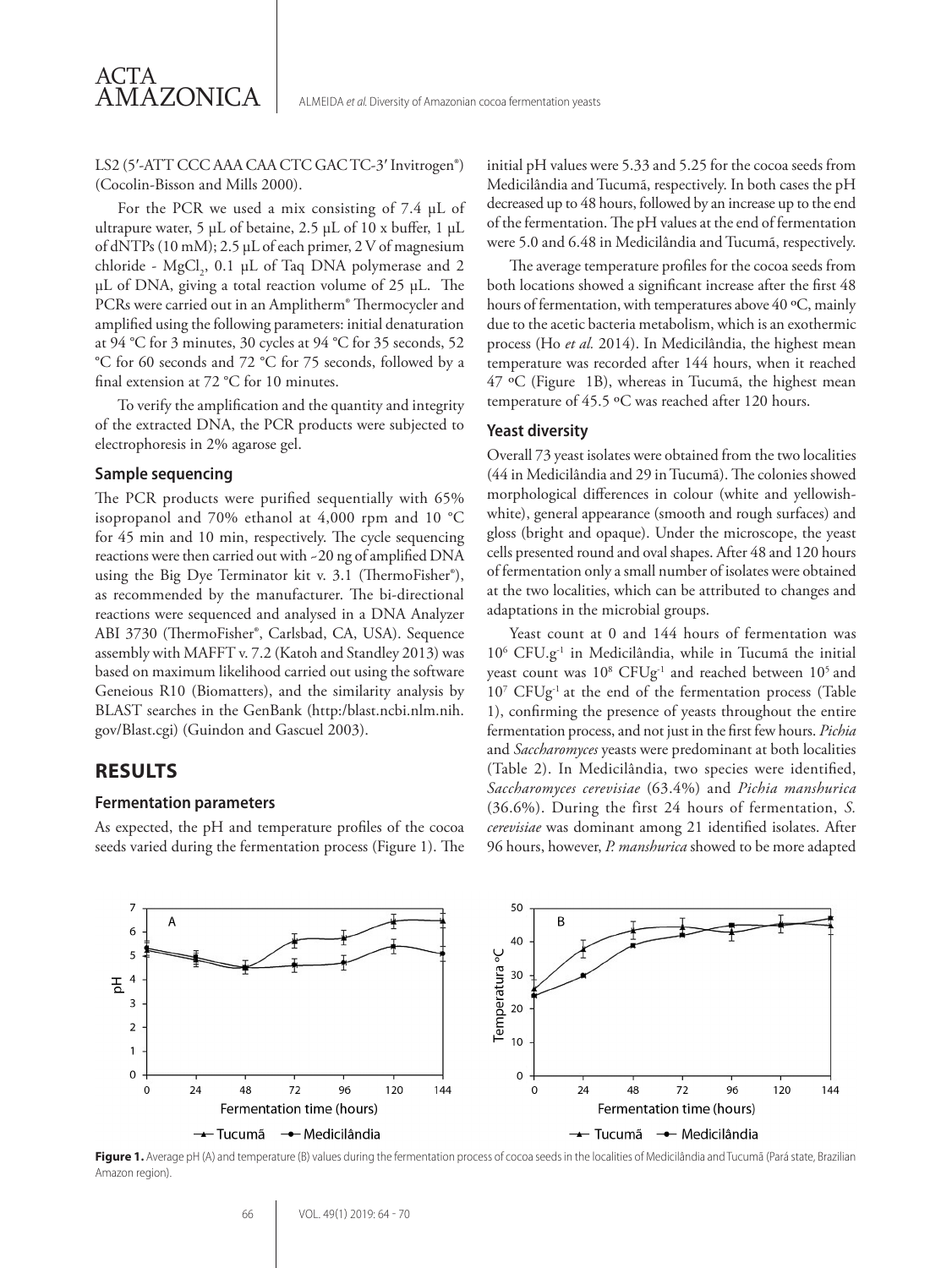**Table 1.** Average total yeast count (CFU/g cocoa seeds) during cocoa fermentation in two localities in Pará state, Brazilian Amazon region.

| Fermentation time (hours) |                    |                     |                   |                   |                     |                     |                    |                   |  |  |
|---------------------------|--------------------|---------------------|-------------------|-------------------|---------------------|---------------------|--------------------|-------------------|--|--|
| Locality                  |                    | 24                  | 48                |                   | 96                  | 120                 | 144                | 168               |  |  |
| Tucumã                    | $.6x10^{8}$        | 1x10 <sup>7</sup>   | 5x10 <sup>6</sup> | 5x10 <sup>5</sup> | $5.1 \times 10^{5}$ | 1.3x10 <sup>7</sup> | .5x10 <sup>7</sup> | 1x10 <sup>7</sup> |  |  |
| Medicilândia              | .8x10 <sup>6</sup> | $5.7 \times 10^{5}$ | $6x10^3$          | $1 \times 10^5$   | $3x10^5$            | $1\times10^6$       | 3x10 <sup>6</sup>  | 1x10 <sup>6</sup> |  |  |

**Table 2.** Distribution of the dominant yeast species isolated during the fermentation of cocoa seeds in Medicilândia and Tucumã, state of Pará, in the Brazilian Amazon region. The number of isolates per yeast species is shown for samples taken at different fermentation times at each locality. Accession numbers of reference sequences in GenBank are indicated. % identity = identity coincidence between two sequences estimated by BLAST; E value = probability of a random correspondence with a GenBank sequence.

|                          | Accession number | % identity | E value  | Fermentation time (hours) |                |                          |                          |                          |                          |                |  |  |
|--------------------------|------------------|------------|----------|---------------------------|----------------|--------------------------|--------------------------|--------------------------|--------------------------|----------------|--|--|
| Yeast species            |                  |            |          | Λ                         | 24             | 48                       | 72                       | 96                       | 120                      | 144            |  |  |
| Medicilândia             |                  |            |          |                           |                |                          |                          |                          |                          |                |  |  |
| Pichia manshurica        | KU316788.1       | 100        | $6e-119$ |                           |                |                          |                          | ζ                        | 5                        | $\overline{4}$ |  |  |
| Saccharomyces cerevisiae | FU441887.1       | 99         | 8e-132   | $\overline{4}$            | 17             | $\overline{\phantom{a}}$ |                          |                          |                          |                |  |  |
| Tucumã                   |                  |            |          |                           |                |                          |                          |                          |                          |                |  |  |
| Pichia fermentans        | KU820954.1       | 100        | 8e-117   |                           |                |                          |                          |                          |                          |                |  |  |
| Pichia kudriavzevii      | KU316741.1       | 100        | 5e-92    |                           |                |                          |                          | $\overline{\phantom{0}}$ |                          |                |  |  |
| Pichia manshurica        | KU316788.1       | 100        | 5e-119   |                           |                |                          | $\overline{\phantom{a}}$ | $\overline{\mathcal{L}}$ |                          |                |  |  |
| Saccharomyces cerevisiae | FU441887.1       | 99         | 8e-132   |                           | $\mathfrak{I}$ | $\overline{\phantom{a}}$ |                          |                          | $\overline{\phantom{a}}$ |                |  |  |
| Zygosaccharomyces bailii | KJ433981.1       | 100        | $2e-123$ |                           |                |                          |                          |                          |                          |                |  |  |

to the environment, and was the dominant species among a total of 12 isolates. In Tucum*ã*, the diversity of yeasts was greater than in Medicil*â*ndia, with five identified species (*Pichia fermentans, P. kudriavzevii, P. manshurica, S. cerevisiae*  and *Zygosaccharomyces bailii*). *Pichia manshurica* showed the highest number of isolates (3) throughout the fermentation process. Two *Zygosaccharomyces bailii* isolates were obtained from the 24 hour sample, and contamination by filamentous fungi was observed after 96 hours of fermentation. The role played by filamentous fungi in the microbial succession during the fermentation of cocoa seeds is not well known.

The GenBank accession numbers of the nucleotide sequences determined in this study are MF043900 to MF043908 and MF043882 to MF043899.

## **DISCUSSION**

The decrease in pH within the first 48 hours of fermentation was the result of the permeation of organic acids from the seed core. The sugars present in the pulp (specially glucose, sucrose and fructose) are primary substrates for yeasts and lactic acid bacteria. The ethanol produced by the yeasts serves as a substrate for acetic acid bacteria, which metabolize the ethanol produced by the yeasts (Galvéz *et al*. 2007). The increase in pH after 48 hours of fermentation was due to the consumption of the citric acid present in the pulp by the yeasts (Galvéz *et al*. 2007; Lefeber *et al*. 2011; Moreira *et al*. 2013).

The more neutral pH values found in the present study were similar to those reported in studies on cocoa fermentation carried out in the Ivory Coast and Cuba (Samagaci *et al*. 2014;

67 VOL. 49(1) 2019: 64 - 70

Fernández-Maura *et al*. 2016). Cocoa seeds with a final pH below 4.5 show the potential to yield the characteristic flavour of chocolate, while this potential is significantly increased when the pH ranges from 5.0 to 5.5 (Amin *et al.* 2002). The pH values found in the cocoa seeds from both locations can be considered as low acidic seeds, and they produce a 'milder' chocolate with international notoriety in the manufacture of high quality products (Amin *et al*. 2002).

The temperature progression in our study was considered satisfactory for a successful fermentation process (Camu *et al*. 2007, 2008), and was similar to that reported in other studies (Papalexandratou *et al*. 2011; Moreira *et al*. 2013), who found a mean maximum temperature of 46.8 ºC after 144 hours of fermentation as a result of microbial metabolic activity.

The presence and growth of yeasts during fermentation can be affected by many factors, such as the initial microflora, the use of starter cultures, the chemical composition of the cocoa seeds, the fermentation temperature and the interactions between different microorganisms (Gomes 2007). Arana-S*á*nchez *et al*. (2015) and Menezes *et al*. (2016) reported microbial counts of around 108 and 109 for *Saccharomyces* during the fermentation of cocoa in Mexico and Brazil, which is similar to those found in the present work. In a study carried out in Australia, values of  $10^6$  and  $10^7$  CFUg<sup>-1</sup> were reported after 72 hours of cocoa fermentation (Ho *et al*. 2014), suggesting that cocoa fermentation in other climate zones can affect microbial growth. *Pichia manshurica* is able to metabolize some acids, including lactic acid (Franco and P*é*rez-D*í*az 2012), which could explain the predominance of this species in the last days of the cocoa fermentation process.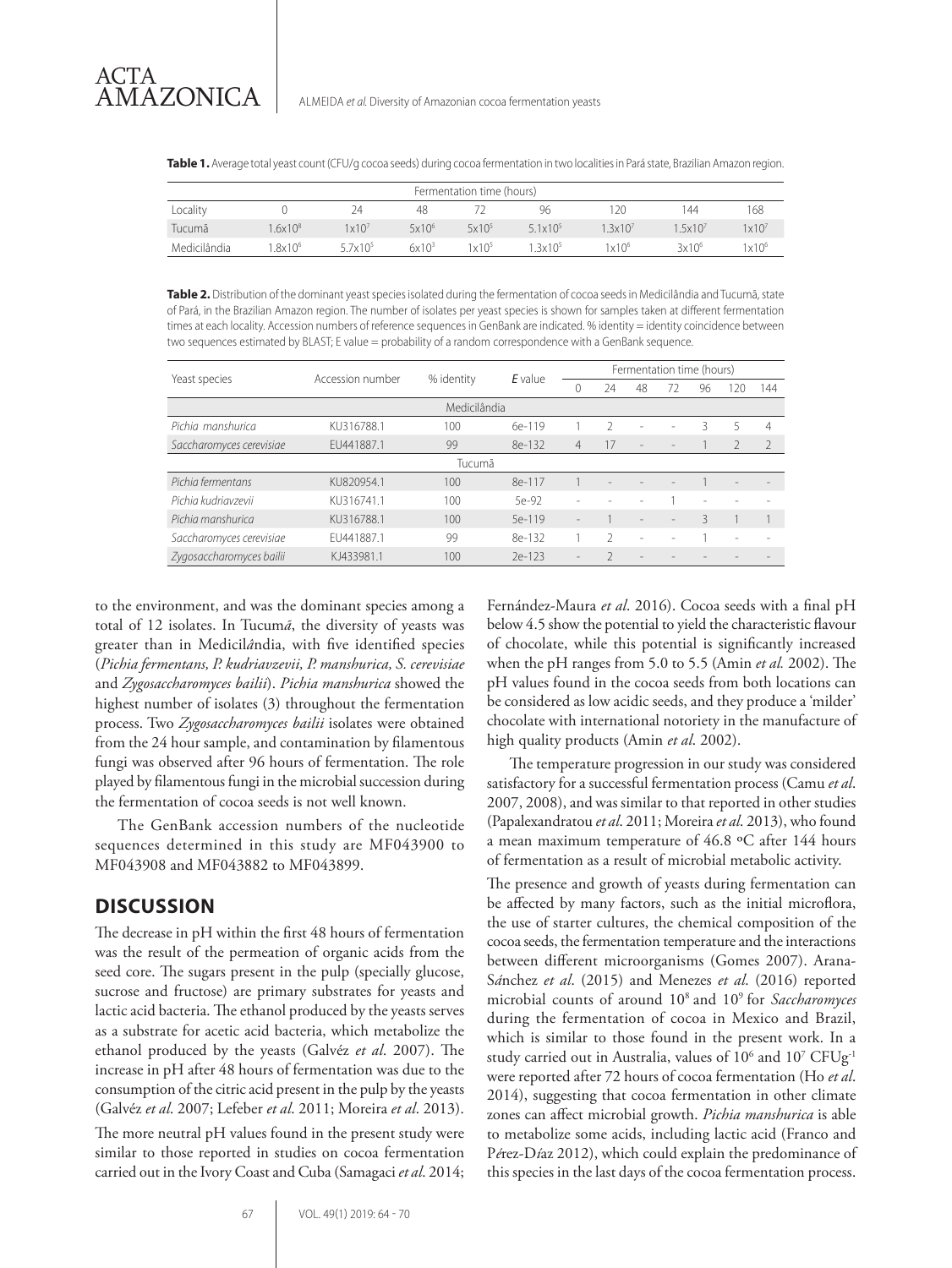*Saccharomyces cerevisiae* is the most commonly reported yeast during alcoholic fermentation in several fermentation processes, due to its ability to produce and tolerate high concentrations of ethanol and sugars in an acid medium (Zinnai *et al.* 2013). In Brazil and in other countries (Ghana, Mexico, Malaysia), *S. cerevisiae* is the dominant species in the fermentation of cocoa, due to its ability to adapt to changes in pH and temperature, and also due to its low nutritional needs (Papalexandratou *et al.* 2011; Pereira *et al*. 2012; Moreira *et al*. 2013; Papalexandratou *et al*. 2013; Arana-S*á*nchez *et al*. 2015; Batista *et al.* 2015). *Pichia manshurica*, on the other hand, was only known from cocoa fermentation in one study carried out in Cuba (Fernández-Maura *et al*. 2016). Our results suggest that both *Saccharomyces cerevisiae* and *Pichia* manshurica are important yeasts in cocoa fermentation in the Amazon region, and their presence throughout the fermentation processes highlights the resistance of these yeasts to the environmental conditions during fermentation. *Zygosaccharomyces bailii*  strains, which were isolated only from the initial 24 hours of fermentation in Tucumã, has been reported to produce unwanted changes in food, specially in wine fermentation, due to excessive production of carbon dioxide  $(CO_2)$  and alteration of sensory characteristics (Zuehlke *et al*. 2013).

## **CONCLUSIONS**

ACTA

AMAZONICA

We identified five yeast species during the spontaneous fermentation process of cocoa seeds in two localities in Pará state, in the Brazilian Amazon. The detection of *Pichia manshurica* is unprecedented in cocoa fermentations in this region. *Saccharomyces cerevisiae* and *P.manshurica* should be further examined for their role in the quality of cocoa from the Brazilian Amazon and their potential for the development of starter cultures.

## **ACKNOWLEDGMENTS**

This study was financed by the Instituto Tecnológico Vale (ITV) (CacauP2). The authors are grateful to the Graduate Program in Food Science and Technology of Universidade Federal do Pará (PPGCTA/UFPA) for the infrastructure offered. GO is a research fellow of Conselho Nacional de Desenvolvimento Científico e Tecnológico - CNPq (proc. # 309312/2012-4).

#### **REFERENCES**

- Afoakwa, E.O.; Kongor, J.E.; Takrama, J.; Budu, A.S. 2013. Changes in nib acidification and biochemical composition during fermentation of pulp pre-conditioned cocoa (*Theobroma cacao* L) seeds. *International Journal of Food Microbiology*, 20: 1843–1853.
- Amin, I.; Jinap, S.; Jamilah, B.; Harikrisna, K.; Biehl, B. 2002. Analysis of vicilin (7S)-class globulin in cocoa cotyledons from various genetic origins. *Journal of the Science of Food and Agriculture*, 82: 728–732.
- APHA. 2001. American Public Health Association. *Compendiun of Methods for the Microbiological Examination of Foods*. 3th ed. APHA, Washington, 624p.
- Arana-Sánchez, A.; Segura-García, L.E.; Kirchmayer, M.; Orozco-Ávila, I.; Lugo-Cervantes, E.; Gschaedler-Mathis, A. 2015. Identification of predominant yeasts associated with artisan Mexican cocoa fermentations using culture-dependent and culture-independent approaches. *World Journal of Microbiology and Biotechnology*, 31: 359–69.
- Batista, N.N.; Ramos, C.L.; Dias, D.R.; Pinheiro, A.C.M.; Schwan, R.F. 2015. Dynamic behavior of *Saccharomyces cerevisiae*, *Pichia kluyveri* and *Hanseniaspora uvarum* during spontaneous and inoculated cocoa fermentations and their effect on sensory characteristics of chocolate. *Food Science and Technology,* 63: 221–227.
- Branco, P.; Francisco, D.; Chambon, C.; Hébraud, M.; Arneborg, N.; Almeida, M.G. 2014. Identification of novel GAPDH-derived antimicrobial peptides secreted by *Saccharomyces cerevisiae* and involved in wine microbial interactions. *Applied Microbiology and Biotechnology*, 98: 843–853.
- Camu, N.; De Winter, T.; Verbrugghe, K.; Cleenwerck, I.; Vandamme, P.; Takrama, J. S.; Vancanneyt, M.; De Vuyst, L. 2007. Dynamics and biodiversity of populations of lactic acid bacteria and acetic acid bacteria involved in spontaneous heap fermentation of cocoa seeds in Ghana. *Applied of Environmental Microbiology*, 73: 1809–1824.
- Camu, N.; Gonzalez, A.; De Winter, T.; Van Schoor, A.; De Bruyne, K.; Vandamme, P.; Takrama, J.S.; Addo, S.K.; De Vuyst, L. 2008. Influence of turning and environmental contamination on the dynamics of populations of lactic acid and acetic acid bacteria involved in spontaneous cocoa bean heap fermentation in Ghana. *Applied of Environmental Microbiology*, 74: 86–98.
- Castelo, T.B.; Almeida, O.T. 2015. Desmatamento e uso da terra no Pará. *Pol*í*tica Agr*í*cola*, XXIV: 98-111.
- CEPLAC. 2016. Ministério de Agricultura, Pecuária e Abastecimento − MAPA, Comissão Executiva da Lavoura Cacaueira − CEPLAC. Mapa da distribuição da produção de cacau em amêndoas segundo os municípios acompanhados pela CEPLAC/SUEPA - julho 2016. Map of cocoa production distribution in Pará state in 2016. (http://www.ceplacpa.gov.br/site/wp-content/ uploads/2016/09/SAFRA-2016-JULHO-RELATORIO.pdf ). Accessed on 07 Mar 2018.
- Cocolin, L.; Bisson, L. 2000. Direct profiling of the yeast dynamics in wine fermentations. *FEMS Microbiology Letters*, 189: 81–87.
- Crafack, M.; Mikkelsen, M.B.; Saerens, S.; Knudsen, M.; Blennow, A.; Lowor, S.; *et al* 2013. Influencing cocoa flavour using *Pichia kluyveri* and *Kluyveromyces marxianus* in a defined mixed starter culture for cocoa fermentation. *International Journal of Food Microbiology*, 167: 103–116.
- Crafack, M.; Keul, H.; Eskildsen, C.E.; Petersen, M.A.; Saerens, S;, Blennow, A.; Nielsen, D.S. 2014. Impact of starter cultures and fermentation techniques on the volatile aroma and sensory profile of chocolate. *Food Research International*, 63: 306–316.
- Daniel, H.M.; Vrancken, G.; Takrama, J.F.; Camu, N.; De Vos, P.; De Vuyst, L. 2009. Yeast diversity of Ghanaian cocoa bean heap fermentations. *FEMS Yeast Research*, 9: 774–783.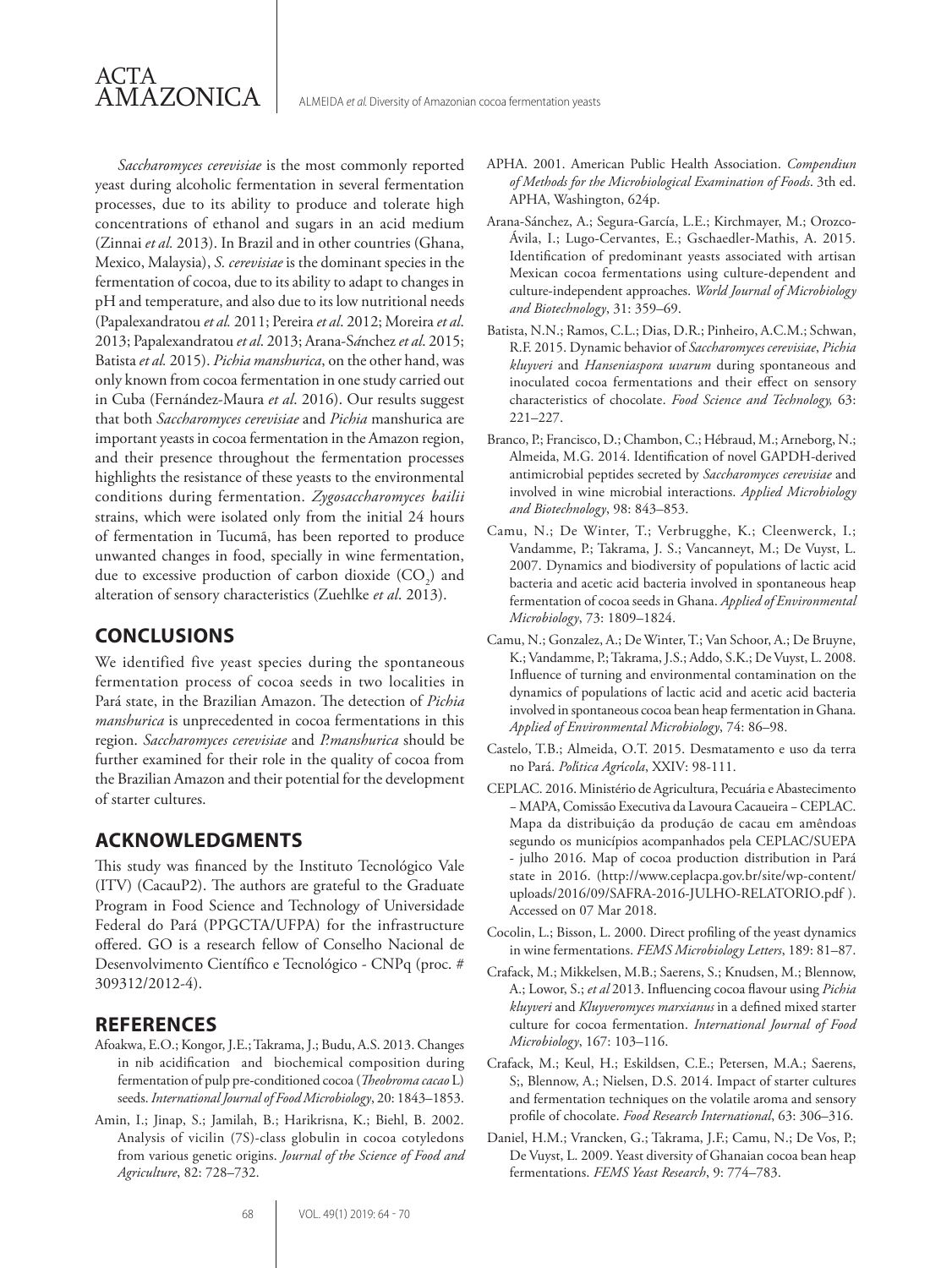Fernández Maura. Y.; Balzarini, T.; Clapé, B.P.; Evrard, P.; De Vuyst, L.; Daniel, H. M. 2016. The environmental and intrinsic yeast diversity of Cuban cocoa bean heap fermentations. *International Journal of Food Microbiology*, 233: 34–43.

ACTA

**AMAZONICA** 

- Franco, W.; Pérez-Díaz, I.M. 2012. Role of selected oxidative yeasts and bacteria in cucumber secondary fermentation associated with spoilage of the fermented fruit. *Food Microbiology*, 32: 338–344.
- Gomes, F.C.O.; Silva, C.L.; Marini, M.M.; Oliveira, E.S.; Rosa, C.A. 2007. Use of selected indigenous *Saccharomyces cerevisiae*  strains for the production of the traditional cachaça in Brazil. *Journal of Applied Microbiology*, 103: 2438–2447.
- Guindon, S.; Gascuel, O. 2003. A simple, fast, and accurate algorithm to estimate large phylogenies by maximum likelihood. *Systematic Biology*, 52: 696–704.
- Ho, V.T.T.; Zhao, J.; Fleet, G. 2014. Yeasts are essential for cocoa bean fermentation. *International Journal of Food Microbiology*, 174: 72–87.
- Horwitz, W. 2006. Official methods of analysis of the AOAC International. 16th ed. AOAC, Arlington, (http://www.aoac. org/aoac\_prod\_imis/AOAC/Publications/Official\_Methods\_ of\_Analysis/AOAC\_Member/Pubs/OMA/AOAC\_Official\_ Methods\_of\_Analysis.aspx) Accessed on 02 Mar 2016.
- IBGE. 2017. Instituto Brasileiro de Geografia e Estatística. Levantamento Sistemático da Produção Agrícola - LSPA (Janeiro 2017). IBGE, Braília, 108p. (ftp://ftp.ibge.gov.br/ Producao\_Agricola/Levantamento\_Sistematico\_da\_Producao\_ Agricola\_[mensal]/Fasciculo/2017/lspa\_201712.pdf). Accessed on 30 Sep 2018.
- Kadow, D.; Bohlmann, J.; Phillips, W.; Lieberei, R. 2013. Identification of main fine or flavor components in two genotypes of the cocoa tree (*Theobroma cacao* L.). *Journal of Applied Botany and Food Quality*, 8: 90–98.
- Krähmer, A.; Engel, A.; Kadow, D.; Ali, N.; Umaharan, P.; Kroh, L.W.; Schulz, H. 2015. Fast and neat – Determination of biochemical quality parameters in cocoa using near infrared spectroscopy. *Food Chemistry*, 181: 152–159.
- Lagunes Gálvez, S.; Loiseau, G.; Paredes, J.L.; Barel, M.; Guiraud, J.P. 2007. Study on the microflora and biochemistry of cocoa fermentation in the Dominican Republic. *International Journal of Food Microbiology*, 114: 124–130.
- Leal, G.A.; Gomes, L.H.; Efraim, P.; De Almeida, T.; Flavio, C.; Figueira, A. 2008. Fermentation of cacao (*Theobroma cacao* L.) seeds with a hybrid *Kluyveromyces marxianus* strain improved product quality attributes. *FEMS Yeast Research*, 8: 788–798.
- Lefeber, T.; Gobert, W.; Vrancken, G.; Camu, N.; De Vuyst, L. 2011. Dynamics and species diversity of communities of lactic acid bacteria and acetic acid bacteria during spontaneous cocoa bean fermentation in vessels. *Food Microbiology*, 28: 457–464.
- Lefeber, T.; Papalexandratou, Z.; Gobert, W.; Camu, N.; De Vuyst, L. 2012. On-farm implementation of a starter culture for improved cocoa bean fermentation and its influence on the flavour of chocolates produced thereof. *Food Microbiology*, 30: 379 – 392.
- Menezes, A.G.T.; Batista, N.N.; Ramos, C.L.; Silva, A.R.A.; Efraim, P.; Pinheiro, A.C.M.; Schwan, R.F. 2016. Investigation of chocolate produced from four different Brazilian varieties

of cocoa (*Theobroma cacao* L.) inoculated with *Saccharomyces cerevisiae*. *Food Research International*, 81: 83–90.

- Moreira, I.M.V.; Pedrozo, M.G.C.; Duarte, M.W.F.; Dias, D.R.; Schwan, R.F. 2013. Microbial succession and the dynamics of metabolites and sugars during the fermentation of three different cocoa (*Theobroma cacao* L.) hybrids. *Food Research International*, 54: 9–17.
- Owusu, M.; Petersen, M.A.; Heimdal, H. 2012. Effect of fermentation method, roasting and conching conditions on the aroma volatiles of dark chocolate. *Journal of Food Processing Preservation*, 36: 446–456.
- Papalexandratou, Z.; Falony, G.; Romanens, E.; Jimenez, J.C.; Amores, F.; Daniel, H. M.; De Vuyst, L. 2011. Species Diversity, Community Dynamics, and Metabolite Kinetics of the Microbiota Associated with Traditional Ecuadorian Spontaneous Cocoa Bean Fermentations. *Applied and Environmental Microbiology*, 77: 7698–7714.
- Papalexandratou, Z.; Lefeber, T.; Bahrim, B.; Lee, O.S.; Daniel, H.M.; Vuyst, L.D. 2013. *Hanseniaspora opuntiae*, *Saccharomyces cerevisiae, Lactobacillus fermentum*, and *Acetobacter pasteurianus* predominate during well-performed Malaysian cocoa bean box fermentations, underlining the importance of these microbial species for a successful cocoa bean fermentation process. *Food Microbiology*, 35: 73–85.
- Pereira, G.V.M.; Miguel, M.G.C.P.; Ramos, C.L.; Schwan, R.F. 2012. Microbiological and physicochemical characterization of small-scale cocoa fermentations and screening of yeast and bacteria strains to develop a defined starter culture. *Applied and Environmental Microbiology*, 78: 5395–5405.
- Ramos, C.L.; Dias, D.R.; Miguel, M.G.C.P.; Schwan, R.F. 2014. Impact of different cocoa hybrids (*Theobroma cacao* L.) and *S. cerevisiae* UFLA CA11 inoculation on microbial communities and volatile compounds of cocoa fermentation. *Food Research International*, 64: 908–918.
- Reis, R.V.; Bassi, A.P.G.; Silva, J.C.G.; Ceccato-Antonini, S.R. 2013. Characteristics of *Saccharomyces cerevisiae* yeasts exhibiting rough colonies and pseudohyphal morphology with respect to alcoholic fermentation. *Brazilian Journal of Microbiology*, 44: 1121–1131.
- Schwan, R.F.; Wheals, A.E. 2004. The microbiology of cocoa fermentation ans its role in chocolate quality. *Critical Reviews in Food Science and Nutrition*, 44: 205–221.
- Saltini, R.; Akkerman, R.; Frosch, S. 2013. Optimizing chocolate production through traceability: a review of the influence of farming practices on cocoa bean quality. *Food Control*, 29: 167–187.
- Samagaci, L.; Ouattara, H.G.; Goualié, B.G.; Niamke, S.L. 2014. Growth capacity of yeasts potential starter strains under cocoa fermentation stress conditions in Ivory Coast. *Emirates Journal of Food and Agriculture,* 26: 861–870.
- Santos, A.; Marquina, D.; Leal, J.A.; Peinado, J.M. 2000. (1/6)-b-DGlucan as cell wall receptor for *Pichia membranifaciens* killer toxin. *Applied and Environmental Microbiology*, 66: 1809–1813.
- TNC. 2015. *Caminhos do desenvolvimento verde na agenda do Par*á *2030: Desenvolvimento de cen*á*rios de uso da terra e custos de implanta*çã*o*. The Nature Conservacy Brasil, Belém, 141p.